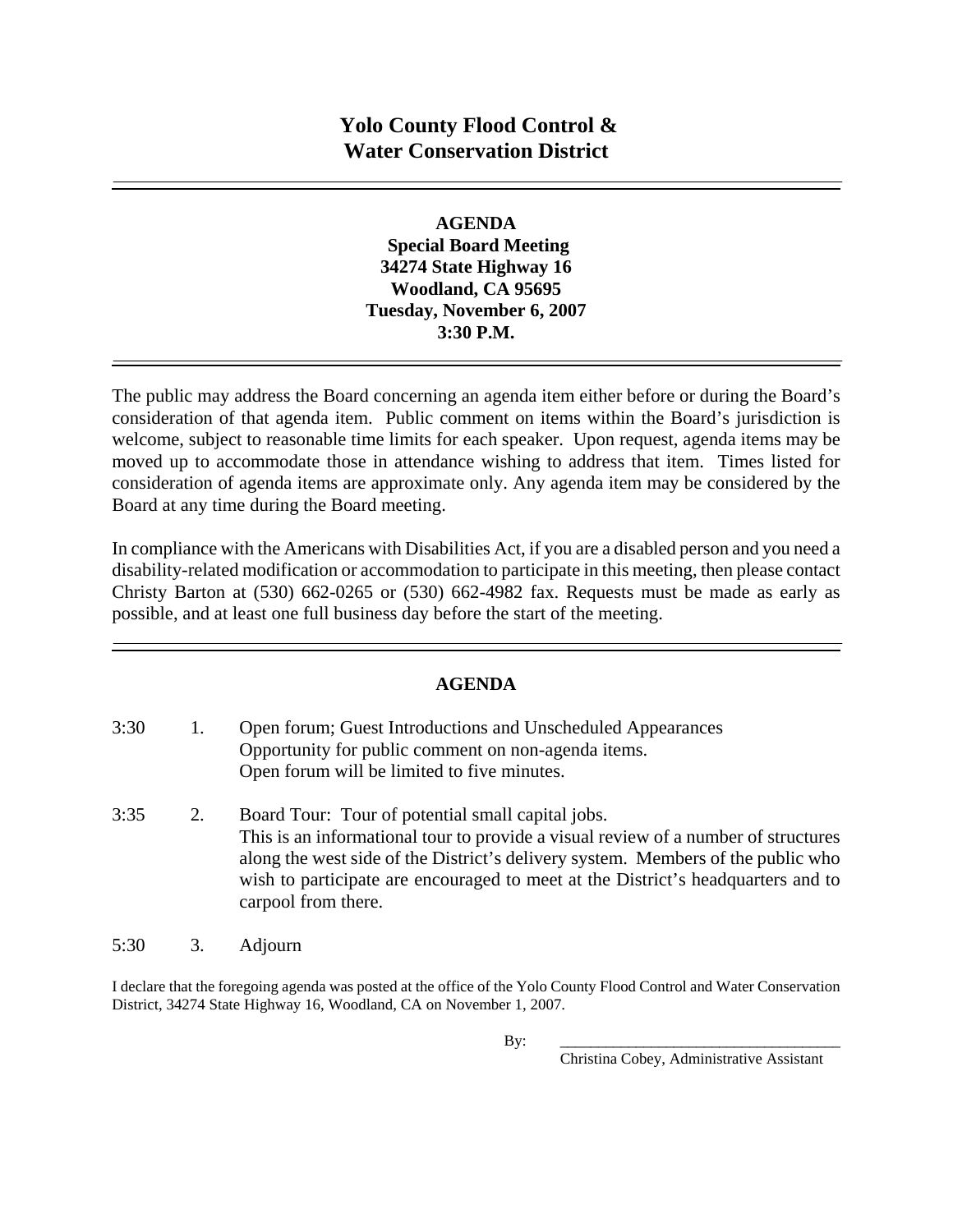

**FLOOD CONTROL & WATER CONSERVATION DISTRICT** 

**BOARD MEETING MINUTES Tuesday, November 6, 2007, 3:30 PM**

**YCFCWCD Offices 34274 State Highway 16 Woodland, CA 95695** 

The special meeting of the Board of Directors of the Yolo County Flood Control and Water Conservation District was held at 3:30 p.m. on November 6, 2007, at its regular place of business, 34274 State Highway 16, Woodland, California. Chair Scheuring convened the meeting. In attendance were:

#### District Board David Scheuring, Chair Ann Brice, Director Bruce Rominger, Director Ron Tadlock, Director

District Staff Tim O'Halloran, General Manager Mike Horgan, Engineer Sal Espinoza, Operations Supervisor Marc Jaconetti, Assistant Operations Supervisor Max Stevenson, Water Resources Associate Stefan Lorenzato,

# **Members of the Public**

None in attendance

# **1. OPEN FORUM**

No comments were made.

### 2. BOARD TOUR

 General Manager O'Halloran described the purpose of the special meeting as a tour of representative structures within the District's canal distribution system requiring repairs which will be addressed in the planned small-capital project program. General Manager O'Halloran provided the tour participants with a chart listing and describing small capital and large capital projects.

Participants then carpooled to a number of sites for a visual review of planned structure assessments and repairs. Discussions of system problems and deficiencies took place on the tour ride and onsite at the various locations. General Manager O'Halloran presented information on